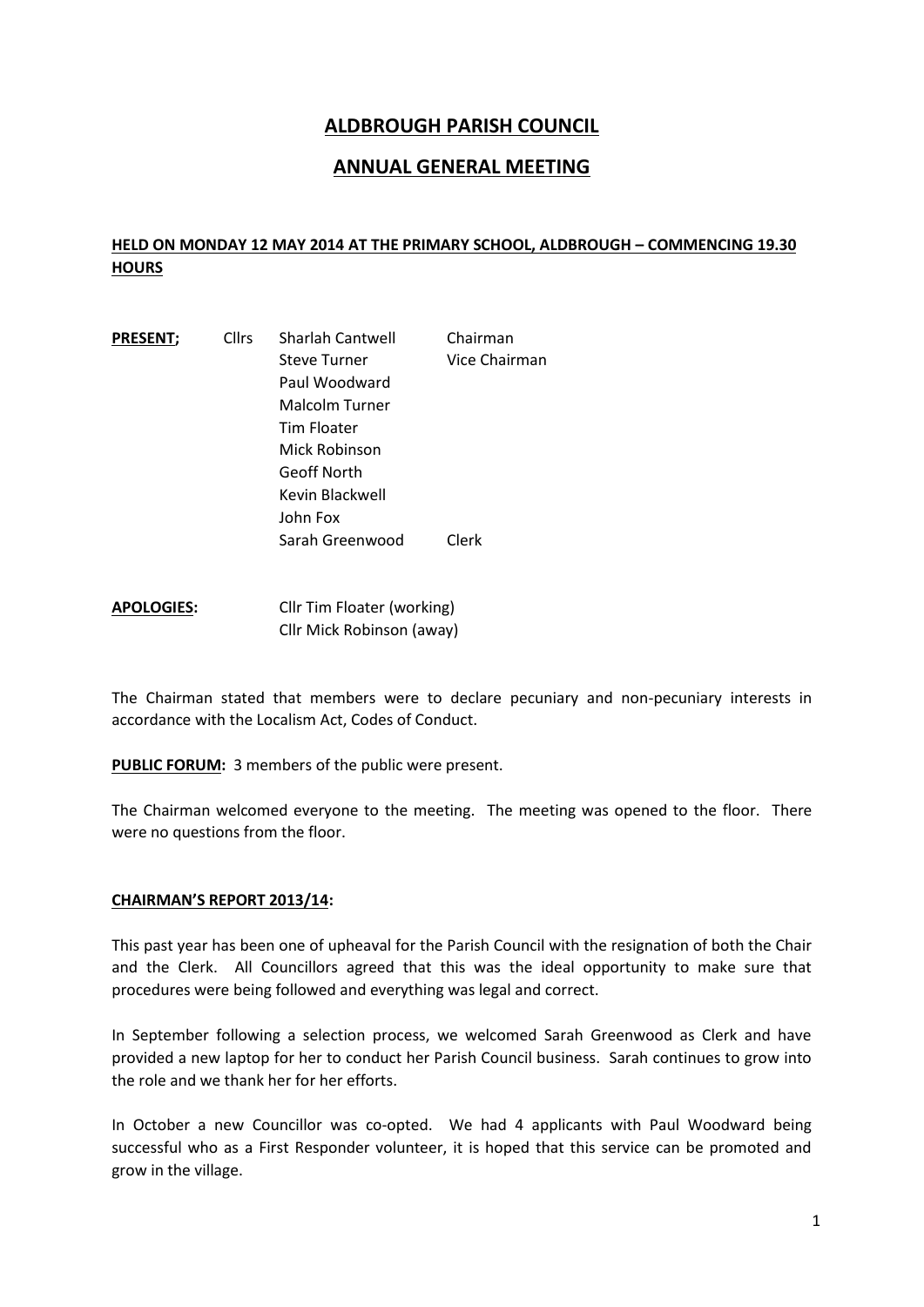| CHAIRMAN | SHARLAH CANTWELL | P; ST S; KB |
|----------|------------------|-------------|
|----------|------------------|-------------|

The Parish Council has appreciated the advice and help given by PCSO Darren Bainton throughout the year especially during a spate of break-ins at the back end of the year.

Speeding continues to be a problem especially on Hornsea and Garton Road. The speed sign on Garton road was finally replaced and both Councillors and Parishioners have taken part in speed watch exercises with a view to some action being taken.

Poorfields Charity vouchers to the value of £5 were distributed to qualifying residents.

The Website is currently being updated and necessary documents including the Emergency Plan being transferred into electronic form. Councillor Blackwell's input and work has been invaluable in this respect.

Dog fouling remains a constant problem but with the addition of 2 new litter bins outside the Cemetery and near the approach to the Village Hall obtained by Councillor Robinson via a grant, it is hoped for some improvement.

It was decided to ask villagers to look after the 3 planters with Aldbrough Leisure Park kindly donating £100 for their upkeep. A trophy is to be awarded at the annual village show in July.

I would like to thank all Councillors for their support since I took over in September and hope that this will continue in the year ahead.

Thank you.